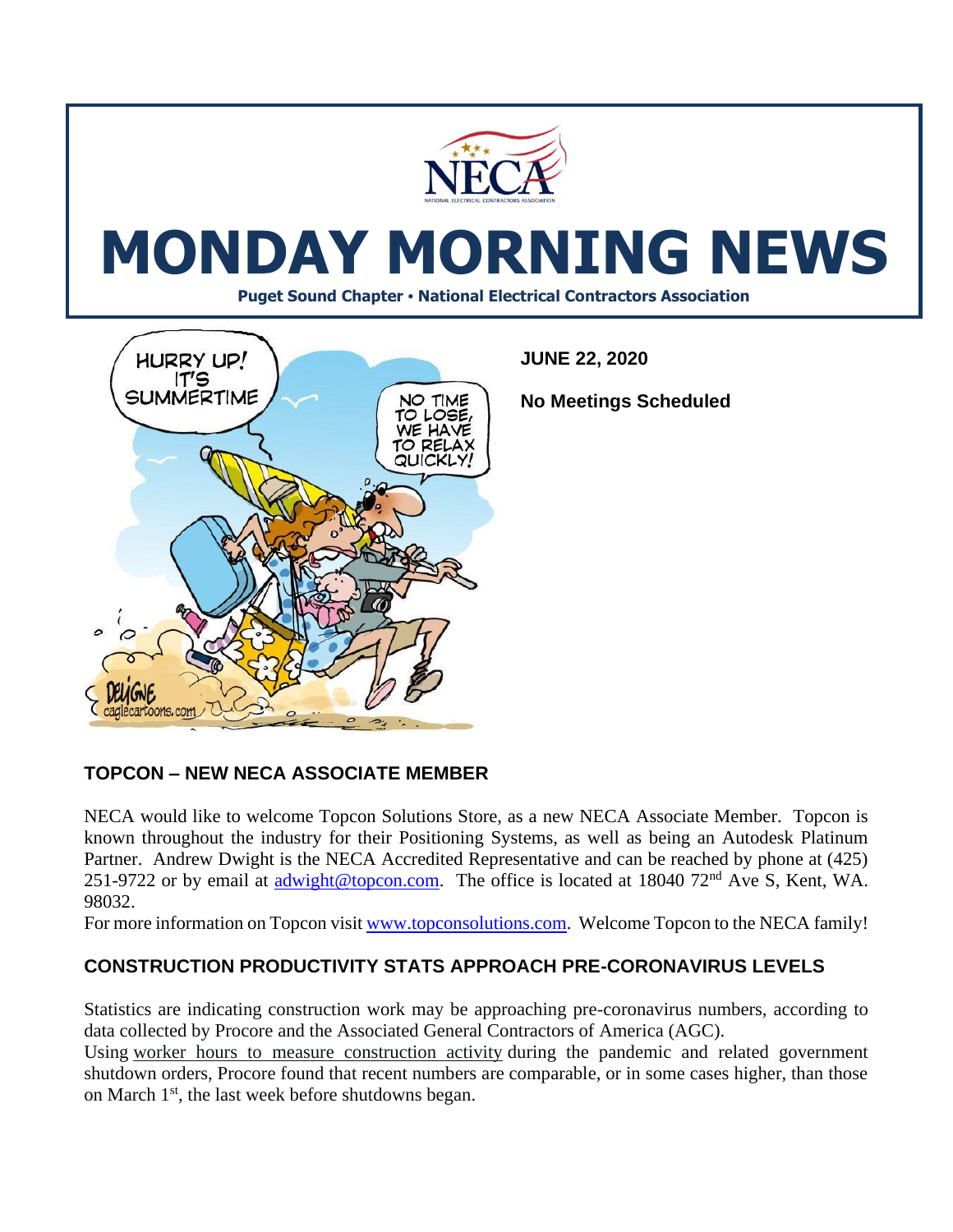The majority of states and cities are seeing this change, which AGC Chief Economist Ken Simonson said could also be attributed to the warmer weather increasing the seasonal demand of construction work. In Seattle, the worst was the week of March 19<sup>th</sup>, where worker hours dropped by 71% in comparison to the beginning of the month, and in San Francisco, the worst drop was the week of April 5<sup>th</sup>, where worker hours were down 53% from March 1<sup>st</sup>.

In addition, AGC also released the latest results of the organization's member survey. Notably, while the number of projects delayed by coronavirus shutdowns has slowed, cancellations of projects continue to rise, Simonson said, likely due to a lack of expectation for demand. At the same time, contractors surveyed said they want Congress and the Trump administration to take more action to protect them and the industry in the uncertain environment.

Other [notable results](https://www.agc.org/sites/default/files/2020_Coronavirus_EighthEdition_total.pdf) include: (The survey taken by AGC members between June  $9<sup>th</sup>$  and June  $17<sup>th</sup>$ ).

- 48% said they were directed to halt or cancel work by a project owner in the time period.
- COVID-19 was the most cited result for halting a project (33%) followed by an expectation of reduced demand (28%).
- Only 10% cited PPE shortages as a cause for delays, down 40% from two months prior.
- 46% of respondents said there had been no change in worker headcounts onsite during the measured time period.
- 30% said they expected it to take more than six months for demand to return to normal.
- 57% said they thought Congress and the Trump administration should enact "safe harbor" legislation to clearly protect contractors from liability in the event that they fail to prevent COVID-19 infections among workers.

# **HOUSE DEMOCRATS INTRODUCE \$1.5 TRILLION INFRASTRUCTURE BILL**

House Democrats have unveiled a \$1.5 trillion infrastructure bill that includes almost \$500 billion of green measures proposed as part of the Investing in a New Vision for the Environment and Surface Transportation in America (INVEST in America) Act earlier this month. In addition to the spending, included in the INVEST in America Act, the larger Moving Forward Act also would provide: \$300 billion for structurally deficient bridges; \$100 billion for facility upgrades at high-poverty schools; \$100 billion for affordable housing infrastructure; \$100 billion in broadband internet; \$40 billion for wastewater infrastructure; \$70 billion for the electric grid for more renewable energy and upgrades; \$30 billion for hospitals and other healthcare infrastructure; and \$3 billion for "shovel-ready" Great Lakes, coastal and marine projects.

### **FEDS GRANT WSDOT \$74 MILLION TO REDUCE I-5 CONGESTION, COMPLETE "MISSING LINKS"**

The U.S. Department of Transportation plans to grant Washington's transportation department about \$73.7 million for Puget Sound region highway improvement projects, the agency announced Thursday. The proposed WSDOT grant would help the state to complete 12 miles of highway projects to reduce congestion on Interstate 5 and complete "missing links" on the highway freight system that connects to Sea-Tac International Airport and the Ports of Seattle and Tacoma, according to a proposal summary. It includes projects on Interstates 5 and 90 and state Routes 509 and 167. "This federal grant, along with \$1.9 billion in state and local contributions, will help close key gaps in the nation's freight highway network," Washington Secretary of Transportation Roger Millar said in a statement. "We are immensely grateful to Washington's congressional delegation for all their work securing this important grant to support trade-dependent jobs and improve freight connections for the entire Northwest." WSDOT's proposed work includes four miles of improvements on Interstate 5. The SR-167 project will extend the highway four miles to I-5; build a two-mile connection from I-5 to the Port of Tacoma; and include three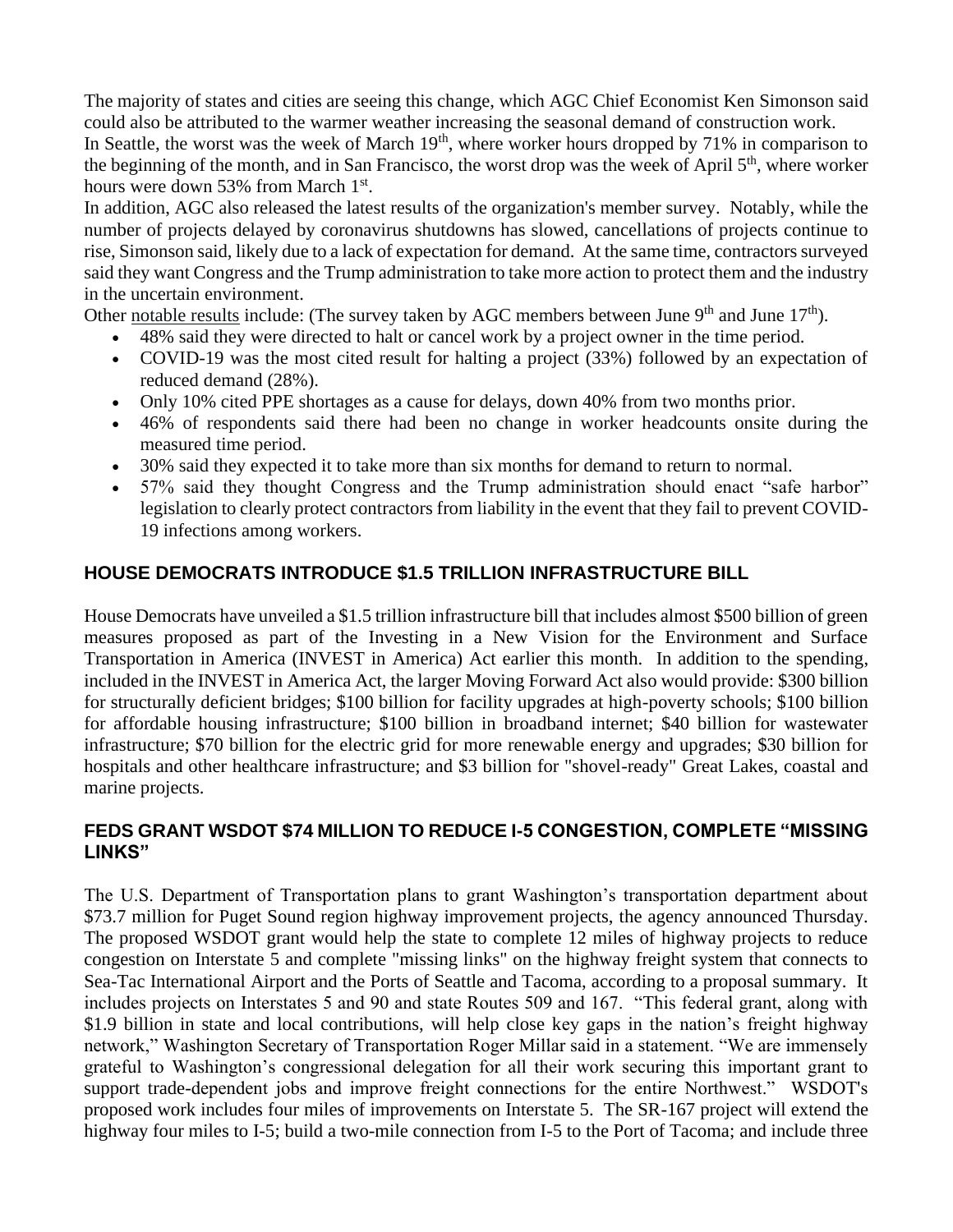interchanges at 54th Avenue, Valley Avenue and SR-161. The SR-509 project will extend the route two miles to connect to I-5 and create a new interchange at 24th Avenue S.



**ON THIS DAY IN HISTORY 1944 –** U.S. President [Franklin D. Roosevelt](https://www.history.com/topics/us-presidents/franklin-d-roosevelt) signs the [G.I. Bill,](https://www.history.com/topics/world-war-ii/gi-bill) an unprecedented act of legislation designed to compensate returning members of the armed services–known as G.I.s–for their efforts in [World War II.](https://www.history.com/topics/world-war-ii)

As the last of its sweeping [New Deal](https://www.history.com/topics/new-deal) reforms, Roosevelt's administration created the G.I. Bill– officially the Servicemen's Readjustment Act of 1944–hoping to avoid a relapse into the [Great](https://www.history.com/topics/great-depression)  [Depression](https://www.history.com/topics/great-depression) after the war ended. FDR particularly wanted to prevent a repeat of the Bonus March of 1932, when 20,000 unemployed veterans and their families flocked in protest to Washington. The American Legion, a veteran's organization, successfully fought for many of the provisions included in the bill, which gave returning servicemen access to unemployment compensation, low-interest home and business loans, and–most importantly–funding for education.

By giving veterans money for tuition, living expenses, books, supplies and equipment, the G.I. Bill effectively transformed higher education in America. Before the war, college had been an option for only 10-15 percent of young Americans, and university campuses had become known as a haven for the most privileged classes. By 1947, in contrast, vets made up half of the nation's college enrollment; three years later, nearly 500,000 Americans graduated from college, compared with 160,000 in 1939.